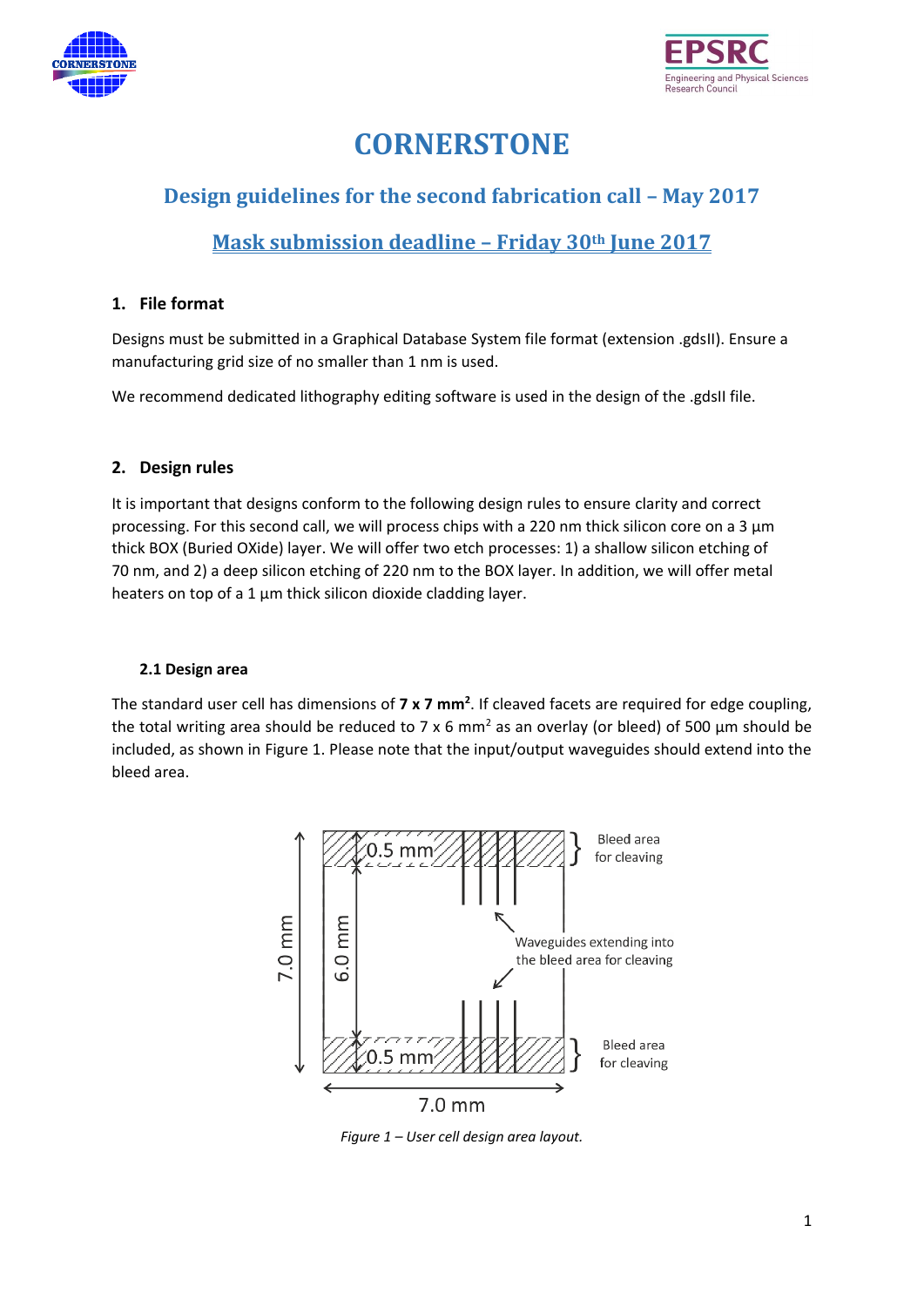



# **2.2 GDS layers**

Each lithographic step in the fabrication process flow is identified by a specific GDS layer/s. These are as follows:

*Silicon Etch 1 (Grating couplers) – GDS Layer 6 (Dark field) – 70 nm*

This layer is used to define grating couplers, which are fabricated with 70 nm shallow silicon etching. Positive tone e-beam resist is used, therefore the drawn area is etched.

*Silicon Etch 2 (Waveguiding layer) – GDS Layer 3 (Light field) & GDS Layer 4 (Dark field) – 220 nm*

This layer defines the waveguides, and is split into two separate GDS layer numbers, patterned into the same resist and etched together:

*GDS Layer 3*: Drawn objects on this layer will be protected from the silicon etch. Users should draw the waveguides and any other features to remain following etching to the BOX. During fracturing processing for the e-beam, this will be translated into a pattern that defines 5  $\mu$ m wide trenches on either side of the waveguides drawn in GDS layer 3 (see [Figure 2\)](#page-1-0).



*Figure 2 - Description of GDS layer 3 processing.*

<span id="page-1-0"></span>*GDS Layer 4*: Drawn objects on this layer will be exposed to the silicon etch to the BOX. This layer is intended for photonic crystal, and similar structures that require small feature sizes (150 nm < feature size < 300 nm). This layer will be written with an E-beam spot size of approximately 5 nm to ensure accurate translation of patterns into the resist. Therefore, the pattern density for this layer should be less than 0.5% of the total design area in order to reduce the E-beam writing time. An example photonic crystal structure is shown in [Figure 3.](#page-2-0) The important thing to note here is that the waveguide layer drawn in GDS layer 3 should overlap the structures drawn in GDS layer 4, so that when the 5 µm trenches are generated by the CORNERSTONE consortium there is a continuous waveguide.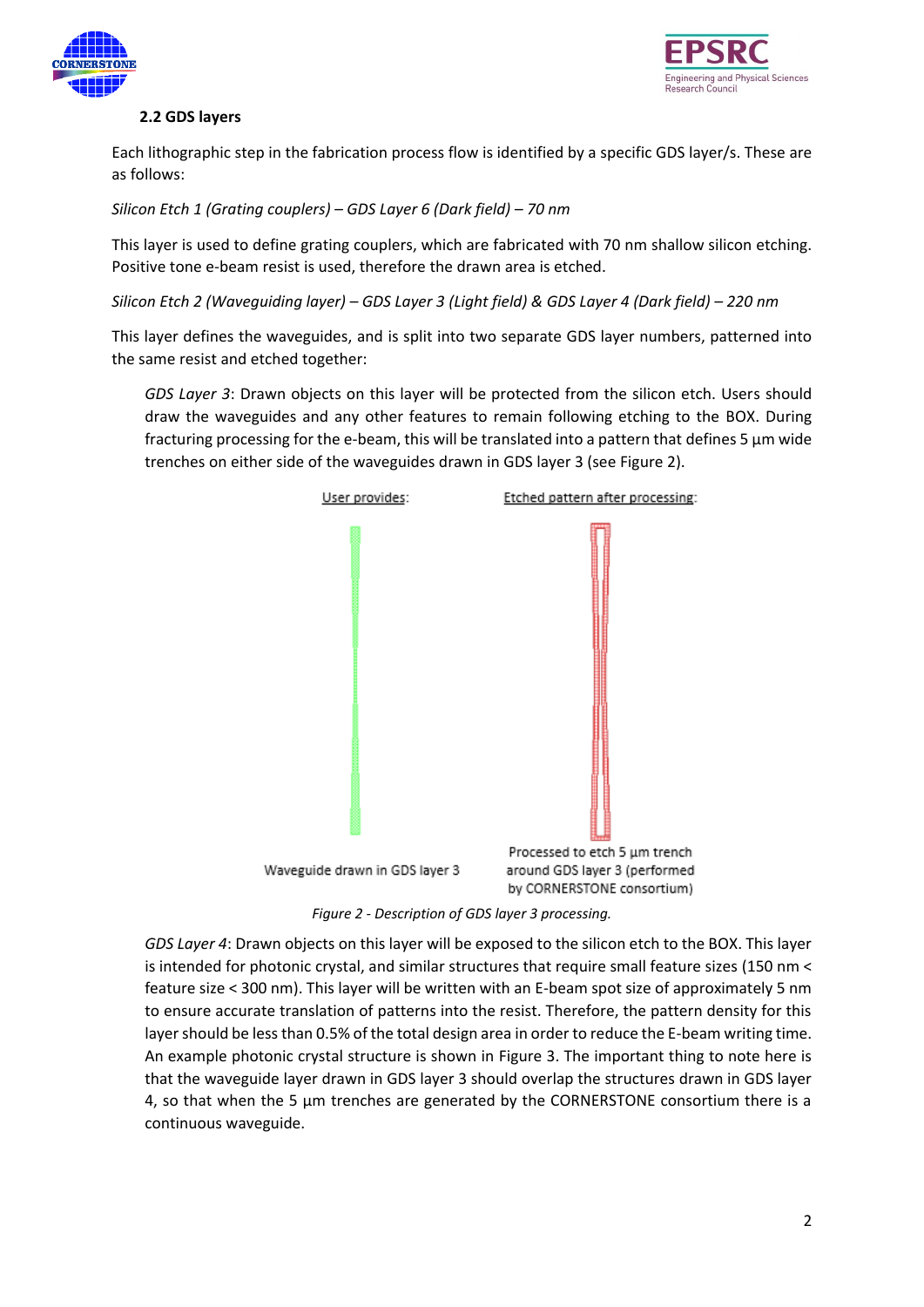





*Figure 3 – Example photonic crystal structure using GDS layers 3 & 4.*

# <span id="page-2-0"></span>*Metal Layer 1 – GDS Layer 39 (Light field)*

This layer defines the heater filaments. Drawn objects on this layer will remain after metal lift-off. It is recommended to use a filament width of 900 nm for the best compromise between power efficiency and tunability.

# *Metal Layer 2 – GDS Layer 13 (Light field)*

This layer defines the heater contact pads and labels. Drawn objects on this layer will remain after metal lift-off.

A silica (HSQ) cladding, conforming to Metal Layer 1 (GDS layer 39), will be added following the lift-off of all metals. This will protect the filament and increase its longevity.

An example heater layout for a straight waveguide is included in the GDSII template file. The contact pads can be modified according to your probe design.

*Cell Outline – GDS Layer 99*

This layer defines the design space (7 x 7 mm<sup>2</sup>).

*Bleed Area – GDS Layer 98*

This layer defines the bleed area that will be cleaved if requested by the user. Ensure that waveguides extend fully into this area.

If no cleaving is required, users can fill the entire design space defined in GDS layer 99.

*Note:* You do not need to add fabrication alignment marks to your design.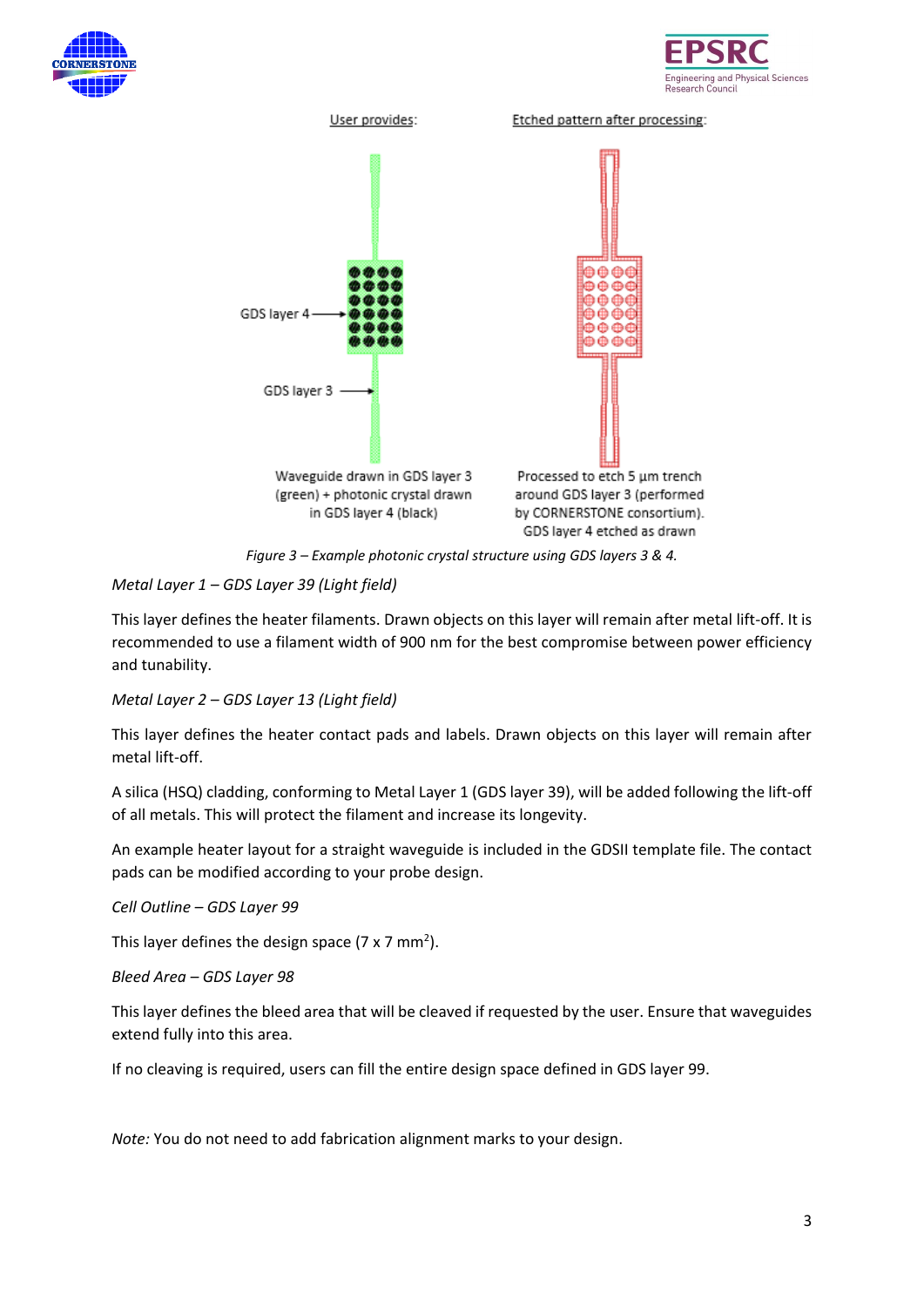



#### **2.3 Minimum feature sizes and tolerances**

Minimum feature sizes for each GDS layer are detailed i[n Table 1.](#page-3-0)

A minimum spacing between waveguides of at least 5 μm is recommended to avoid power coupling.

An overlap of at least 100 nm between GDS layer 6 (Silicon Etch  $1 - 70$  nm) and GDS layers 3 & 4 (Silicon Etch 2 – 220 nm) is recommended to account for the alignment tolerance between layers.

An overlap of at least 50 µm between GDS layer 39 (Metal Layer 1) and GDS layer 13 (Metal Layer 2) is recommended for optimal heater performance.

#### **2.4 Design rules summary**

A summary of the design rules and GDS layer numbers described in this section is detailed in [Table 1](#page-3-0) below.

<span id="page-3-0"></span>

| Layer description       | <b>GDS</b><br>number/s | <b>Field</b> | <b>Maximum</b><br>pattern density | <b>Minimum feature</b><br>size |  |
|-------------------------|------------------------|--------------|-----------------------------------|--------------------------------|--|
| Silicon Etch 1 (70 nm)  | 6                      | Dark         | N/a                               | 150 nm                         |  |
| Silicon Etch 2 (220 nm) | 3                      | Light        | N/a                               | 150 nm                         |  |
|                         | 4                      | Dark         | 0.5%                              |                                |  |
| Metal Layer 1           | 39                     | Light        | N/a                               | 600 nm                         |  |
| Metal Layer 2           | 13                     | Light        | N/a                               | $2 \mu m$                      |  |
| Cell Outline            | 99                     | N/a          | N/a                               | N/a                            |  |
| <b>Bleed Area</b>       | 98                     | N/a          | N/a                               | N/a                            |  |

# **2.5 GDSII template file**

A GDSII template file titled 'CORNERSTONE MPW Run 2 GDSII Template' has been made available containing the information described in this section. Ensure that all submitted designs fit within the specified area, and that only the designated GDS layer numbers are used.

# **3. Process flow**

The patterns will be processed by e-beam lithography on a single-side polished Silicon-on-Insulator (SOI) wafer, with the following nominal parameters:

- Crystalline silicon (Si) substrate with a thickness  $h_{sub} = 675 \pm 15 \mu m$
- Thermal silica (SiO<sub>2</sub>) BOX layer with a thickness h<sub>box</sub> = 3  $\mu$ m
- Crystalline silicon (Si) core layer with a thickness  $h_{wg} = 220$  nm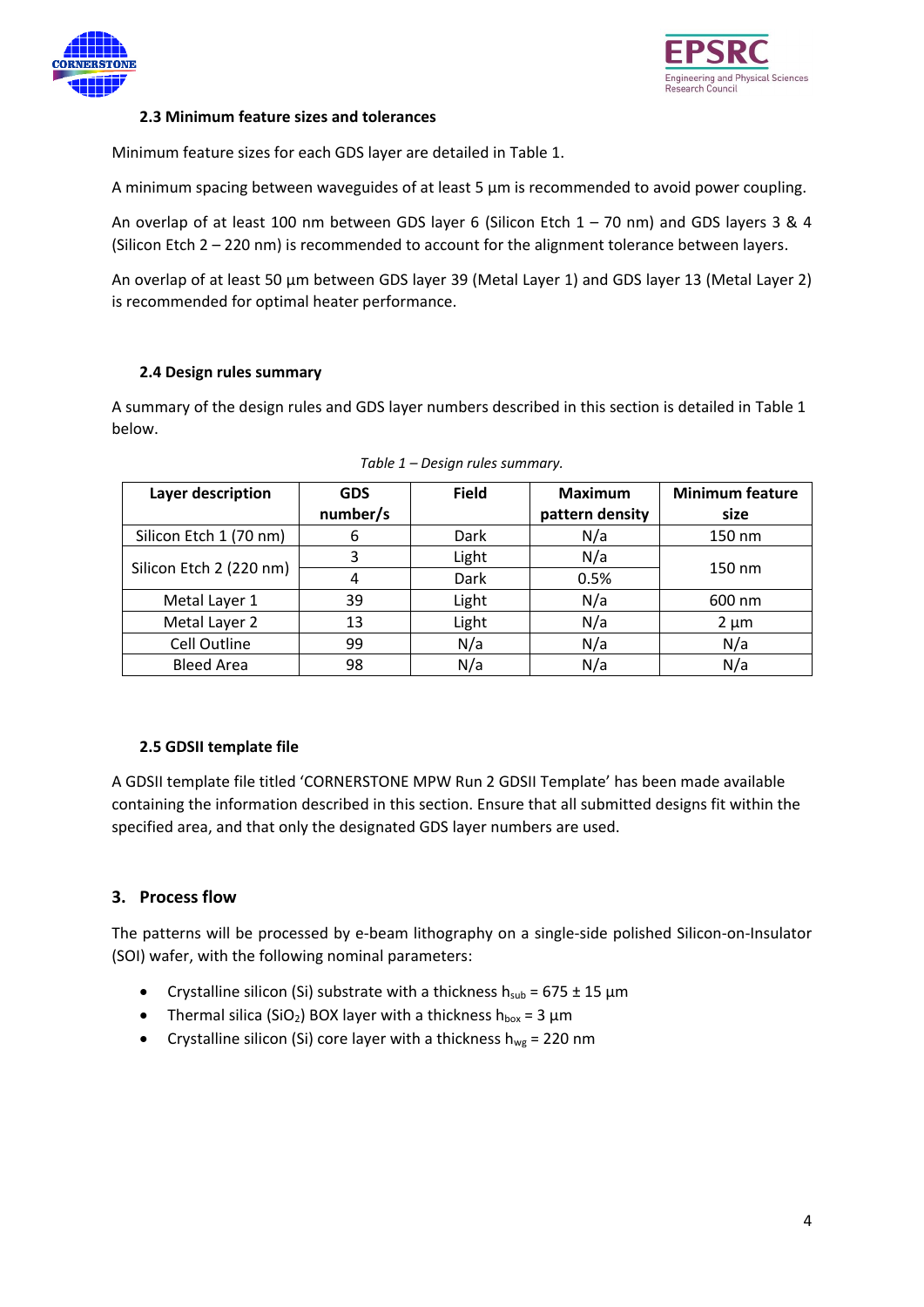



The schematic description of the process flow is given below:

1. Starting SOI substrate

| Si (220 nm)   |  |
|---------------|--|
| $SiO2$ (3 µm) |  |
| Si substrate  |  |

2. E-beam patterning for Silicon Etch 1 (GDS layer  $6$ ) – 70 nm etch

| Ebeam resist (gratings) |               |  |
|-------------------------|---------------|--|
|                         |               |  |
|                         | Si (220 nm)   |  |
|                         | $SiO2$ (3 µm) |  |
|                         | Si substrate  |  |

3. Shallow Si ICP etch (70 nm etch depth)



4. E-beam resist strip

| . | Si (220 nm)   |  |
|---|---------------|--|
|   | $SiO2$ (3 µm) |  |
|   | Si substrate  |  |

5. E-beam patterning for Silicon Etch 2 (GDS layers 3 & 4) – 220 nm etch

|               | Ebeam resist (waveguides) |
|---------------|---------------------------|
| Si (220 nm)   |                           |
| $SiO2$ (3 µm) |                           |
| Si substrate  |                           |

6. Deep Si ICP etch (220 nm etch depth)

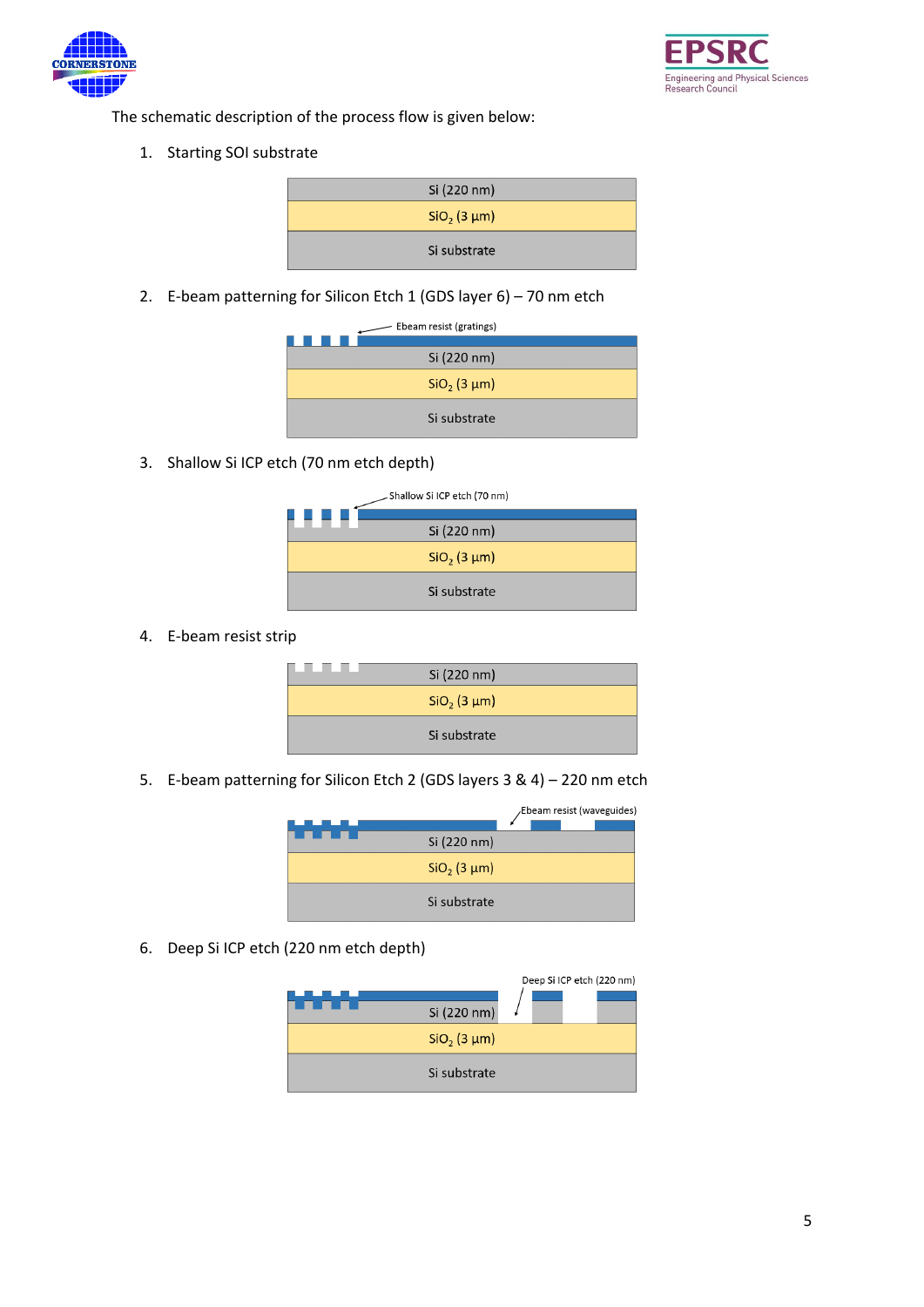



7. E-beam resist strip



8. Deposition of 1 μm thick silicon dioxide top cladding



9. E-beam patterning for Metal Layer 1 (GDS layer 39)



10. Deposition of NiCr for heater filament



11. Metal lift-off

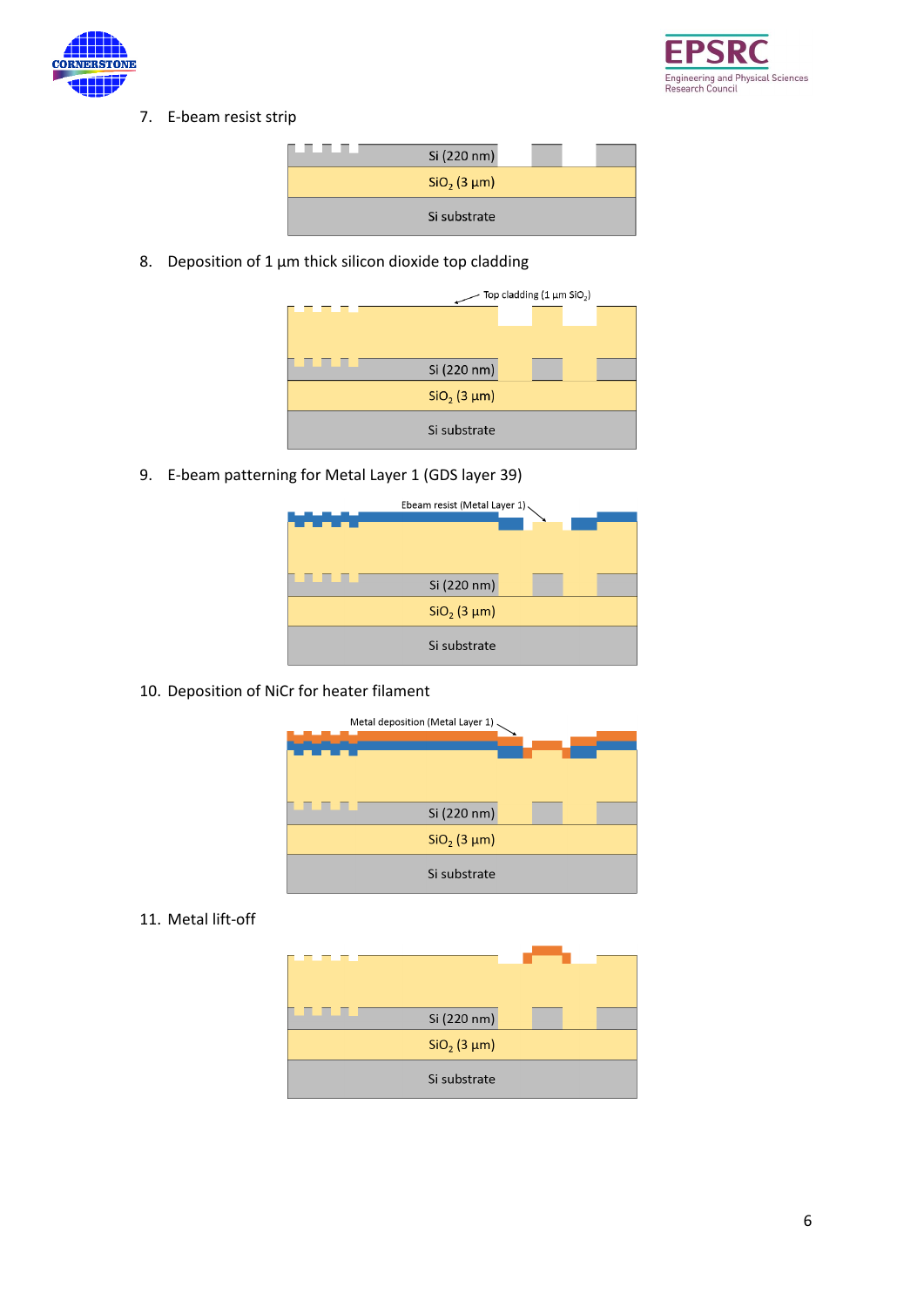



12. E-beam patterning for Metal Layer 2 (GDS layer 13)



13. Deposition of metal for Ti-Au contact pads and labels

| Metal deposition (Metal Layer 2) |  |
|----------------------------------|--|
| Si (220 nm)                      |  |
| $SiO2$ (3 µm)                    |  |
| Si substrate                     |  |

14. Metal lift-off

| Si (220 nm)   |
|---------------|
| $SiO2$ (3 µm) |
| Si substrate  |

15. E-beam patterning of HSQ as cladding on heater filament (GDS layer 39)



# **4. Quality assessment**

This fabrication run will be qualified by characterising a standard test pattern that is included on the chip (these are not part of the user cell). The test structures that will be checked after fabrication are reported i[n Table 2](#page-7-0) below, together with the optical values that are guaranteed by the CORNERSTONE platform.